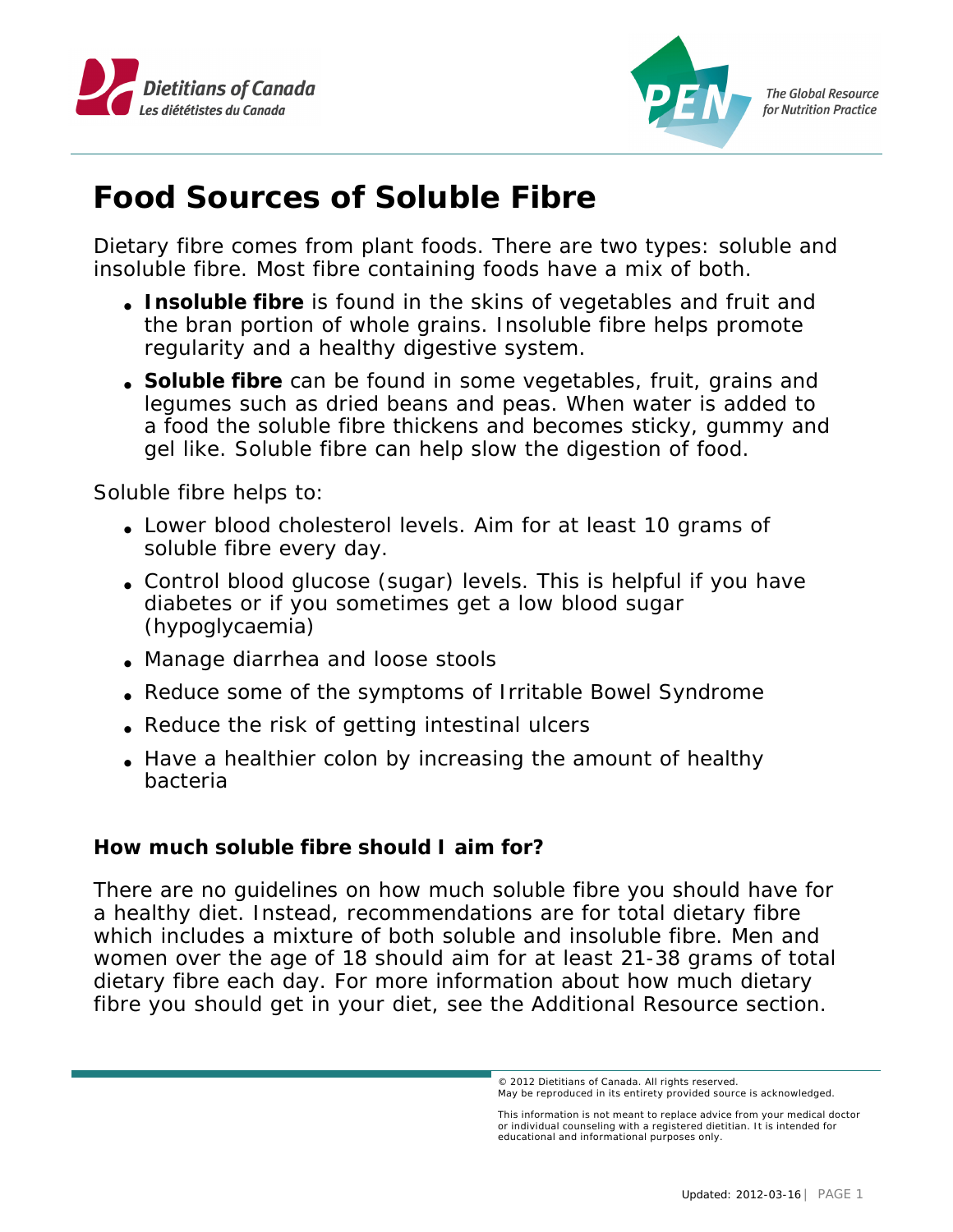



**The Global Resource** for Nutrition Practice

Certain types of foods contain more soluble fibre than insoluble fibre. To help you get more soluble fibre in your diet, choose foods from the table below.

Increase your dietary fibre intake slowly and drink more fluids as your fibre intake increases. This will help the fibre to work better and prevent gas, bloating and diarrhea.

**Soluble Fibre Content of Some Common Foods**

Dried beans and peas, oat products, psyllium are some of the best sources of soluble fibre. See the list below for the soluble fibre content from a variety of foods.

| Food                              | <b>Serving Size</b> | Soluble fibre<br>(grams) |  |
|-----------------------------------|---------------------|--------------------------|--|
| <b>Vegetables and Fruit</b>       |                     |                          |  |
| Passion Fruit, purple, fresh      | 125 mL $(Y_2$ cup)  | 6.5                      |  |
| Avocado                           | $1/2$ fruit         | 2.1                      |  |
| Brussels sprouts, cooked          | 125 mL $(Y_2$ cup)  | 2                        |  |
| Figs, dried                       | 60 mL (¼ cup)       | 1.9                      |  |
| Orange                            | 1 medium            | 1.8                      |  |
| Sweet Potato, cooked,<br>skinless | 125 mL (1/2 cup)    | 1.8                      |  |
| Asparagus, cooked                 | 125 mL (1/2 cup)    | 1.7                      |  |

etitians of Canada. All righ © 2012 Dietitians of Canada. All rights reserved. May be reproduced in its entirety provided source is acknowledged.

**© 2010 Dietitians of Canada. All rights reserved.**  This information is not meant to replace advice from your medical doctor<br>or individual counseling with a registered dietitian. It is intended for educational and informational purposes only.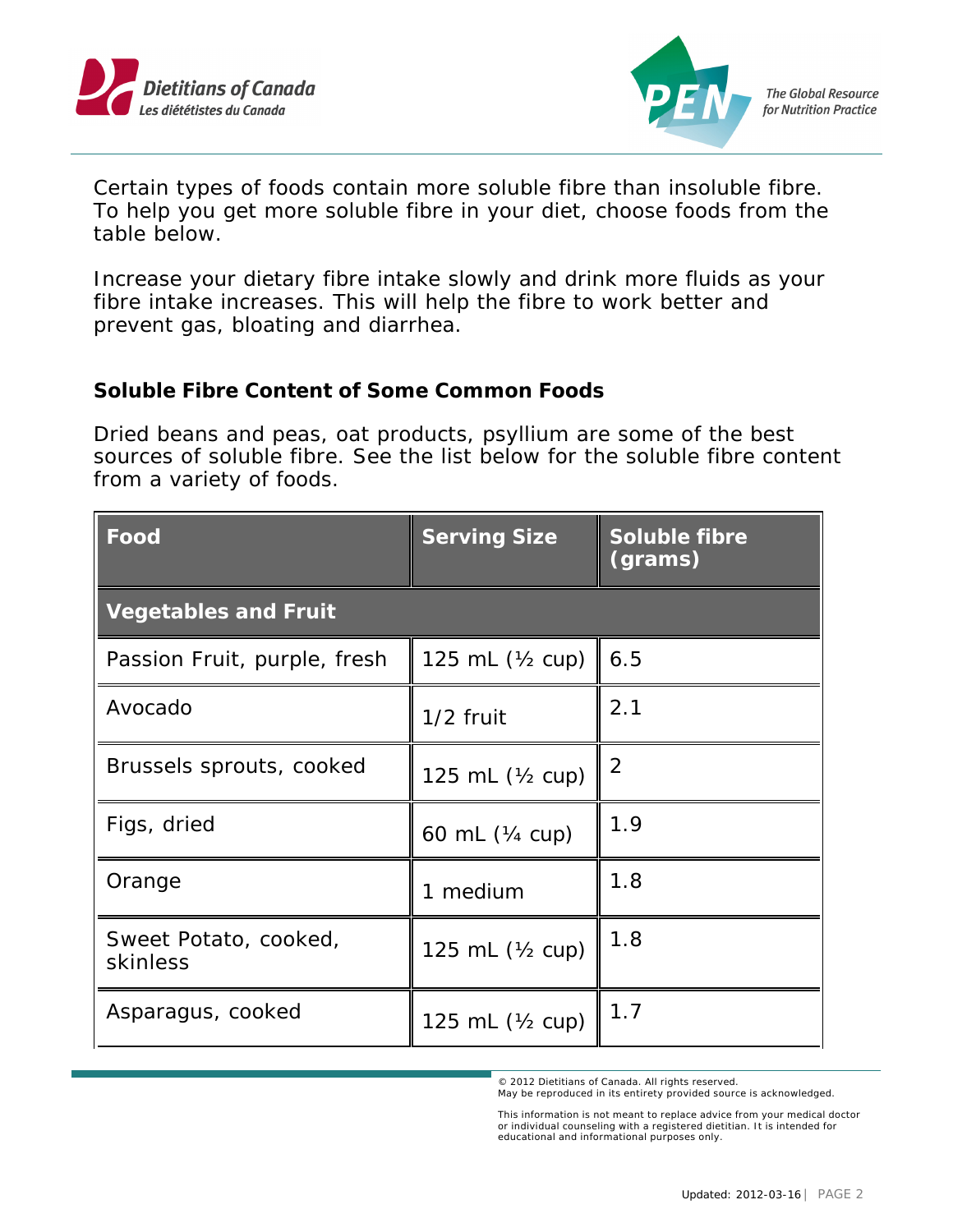



| Turnip, cooked                       | 125 mL $(Y_2$ cup)  | 1.7         |
|--------------------------------------|---------------------|-------------|
| Edamame, (soybean,<br>green, cooked) | 125 mL $(Y_2$ cup)  | 1.5         |
| Broccoli, cooked                     | 125 mL (1/2 cup)    | $1.2 - 1.5$ |
| Pear, with skin                      | 1 medium            | $1.1 - 1.5$ |
| Apricots, raw, with skin             | 3                   | 1.4         |
| Nectarine, raw with skin             | 1 medium            | 1.4         |
| Eggplant                             | 125 mL $(Y_2$ cup)  | 1.3         |
| Collard greens, cooked               | 125 mL $(Y_2$ cup)  | 1.3         |
| Peach, with skin                     | 1 medium            | $1.0 - 1.3$ |
| Peas, green, cooked                  | 125 mL (1/2 cup)    | $0.8 - 1.3$ |
| Carrots, cooked                      | 125 mL $(Y_2$ cup)  | $1.1 - 1.2$ |
| Mango                                | $1/2$ fruit         | $0.7 - 1.1$ |
| Grapefruit                           | $\frac{1}{2}$ fruit | $0.7 - 1.1$ |
| Plum, with skin                      | 2 fruits            | 1.1         |
| Prunes, dried                        | 3                   | 1.1         |
| Apricots, dried                      | 60 mL (1/4 cup)     | 1.1         |
| Guava, raw, ripe                     | 1 fruit             | 1.1         |

etitians of Canada. All righ © 2012 Dietitians of Canada. All rights reserved. May be reproduced in its entirety provided source is acknowledged.

**© 2010 Dietitians of Canada. All rights reserved. Mation is not meant to replace advice from your medical do all the source it is conselled for all counseling with a registered dietitian. It is intended for n** and informational purposes only. This information is not meant to replace advice from your medical doctor or individual counseling with a registered dietitian. It is intended for educational and informational purposes only.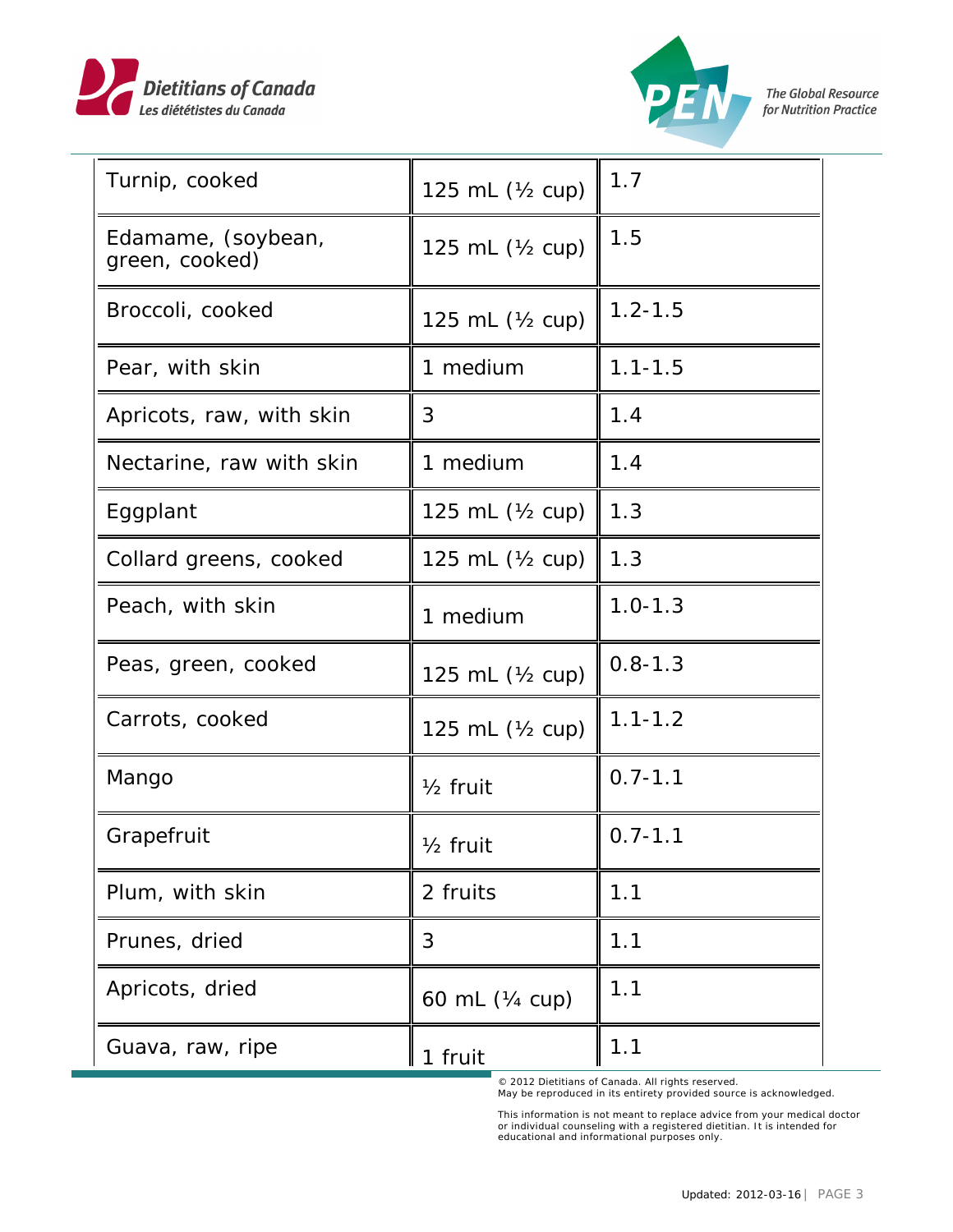



The Global Resource for Nutrition Practice

| Potato, white, with skin | 1 small                   | 1.1         |
|--------------------------|---------------------------|-------------|
| Apple, red, with skin    | 1 medium                  | $0.9 - 1.0$ |
| Beans, green, cooked     | 125 mL $(Y_2$ cup)        | 1.0         |
| Apple                    | 1 medium                  | 1.0         |
| Okra, cooked             | 125 mL $(Y_2$ cup)        | 1.0         |
| Beets, skinless          | 125 mL $(Y_2$ cup)        | 0.8         |
| Banana                   | 1 medium                  | 0.7         |
| <b>Grain Products</b>    |                           |             |
|                          |                           |             |
| Bran Buds with Psyllium  | 30 g (1/3 cup)            | 2.7         |
| Oat bran, cooked         | 175 mL (3/4 cup)          | 2.2         |
| Oat flakes               | 250 mL (1 cup)            | 1.5         |
| Oatmeal, cooked          | 175 g $(3/4 \text{ cup})$ | 1.4         |
| Bran cereal (non flake)  | 30 g (1/3 cup)            | 1.4         |
| Oat bran muffin          | 1 medium $(57 g)$         | 1.4         |
| O-shaped cereal          | 30 g (1 ¼ cup)            | 1.2         |
| Bread, rye               | 35 g (1 slice)            | $0.6 - 1.0$ |
| Crisp bread crackers     | 3 crackers                | 0.9         |

etitians of Canada. All righ © 2012 Dietitians of Canada. All rights reserved. May be reproduced in its entirety provided source is acknowledged.

**© 2010 Dietitians of Canada. All rights reserved. Mation is not meant to replace advice from your medical do all the source it is conselled for all counseling with a registered dietitian. It is intended for n** and informational purposes only. This information is not meant to replace advice from your medical doctor or individual counseling with a registered dietitian. It is intended for educational and informational purposes only.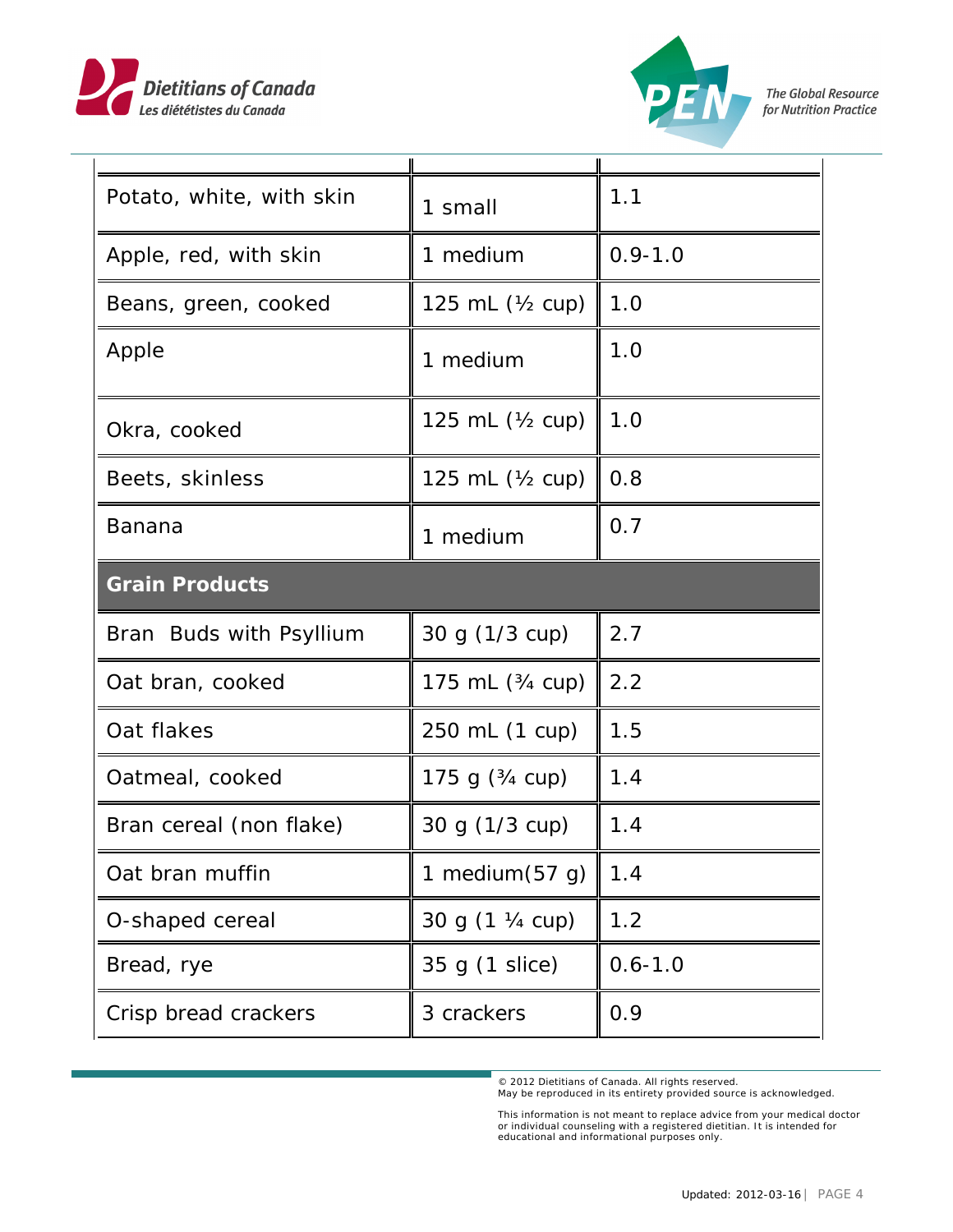



| Raisin bran muffin                       | 57g (1 medium)                                            | 0.8         |
|------------------------------------------|-----------------------------------------------------------|-------------|
| Barley, pearled, cooked                  | 125 mL $(\frac{1}{2}$ cup)                                | 0.8         |
| Bread, whole wheat                       | 30 g (1 slice)                                            | 0.5         |
| Brown rice, cooked                       | 125 mL (1/2 cup)                                          | 0.5         |
| Pasta, cooked (whole<br>wheat and white) | 125 mL $(Y_2$ cup)                                        | 0.5         |
| Melba toast, whole wheat                 | 6 crackers                                                | 0.5         |
| Milk and milk products                   | This food group contains very little<br>of this nutrient. |             |
| <b>Meat and Alternatives</b>             |                                                           |             |
| Black beans, cooked                      | 175 mL (3/4 cup)                                          | 5.4         |
| Lima Beans                               | 175 mL (3/4 cup)                                          | 5.3         |
| Soy nuts, roasted                        | 60 mL (1/4 cup)                                           | 3.5         |
| Navy beans, cooked                       | 175 mL (3/4 cup)                                          | 3.3         |
| Pinto beans, cooked                      | 175 mL (3/4 cup)                                          | 3.2         |
| Kidney beans, cooked                     | 175 mL (3/4 cup)                                          | $2.6 - 3.0$ |
| Tofu, fried pieces                       | 175 mL (3/4 cup)                                          | 2.8         |
| Beans canned with pork &<br>tomato sauce | 175 mL (3/4 cup)                                          | 2.6         |
|                                          |                                                           |             |

etitians of Canada. All righ © 2012 Dietitians of Canada. All rights reserved. May be reproduced in its entirety provided source is acknowledged.

**© 2010 Dietitians of Canada. All rights reserved. Mation is not meant to replace advice from your medical do all the source it is conselled for all counseling with a registered dietitian. It is intended for n** and informational purposes only. This information is not meant to replace advice from your medical doctor or individual counseling with a registered dietitian. It is intended for educational and informational purposes only.